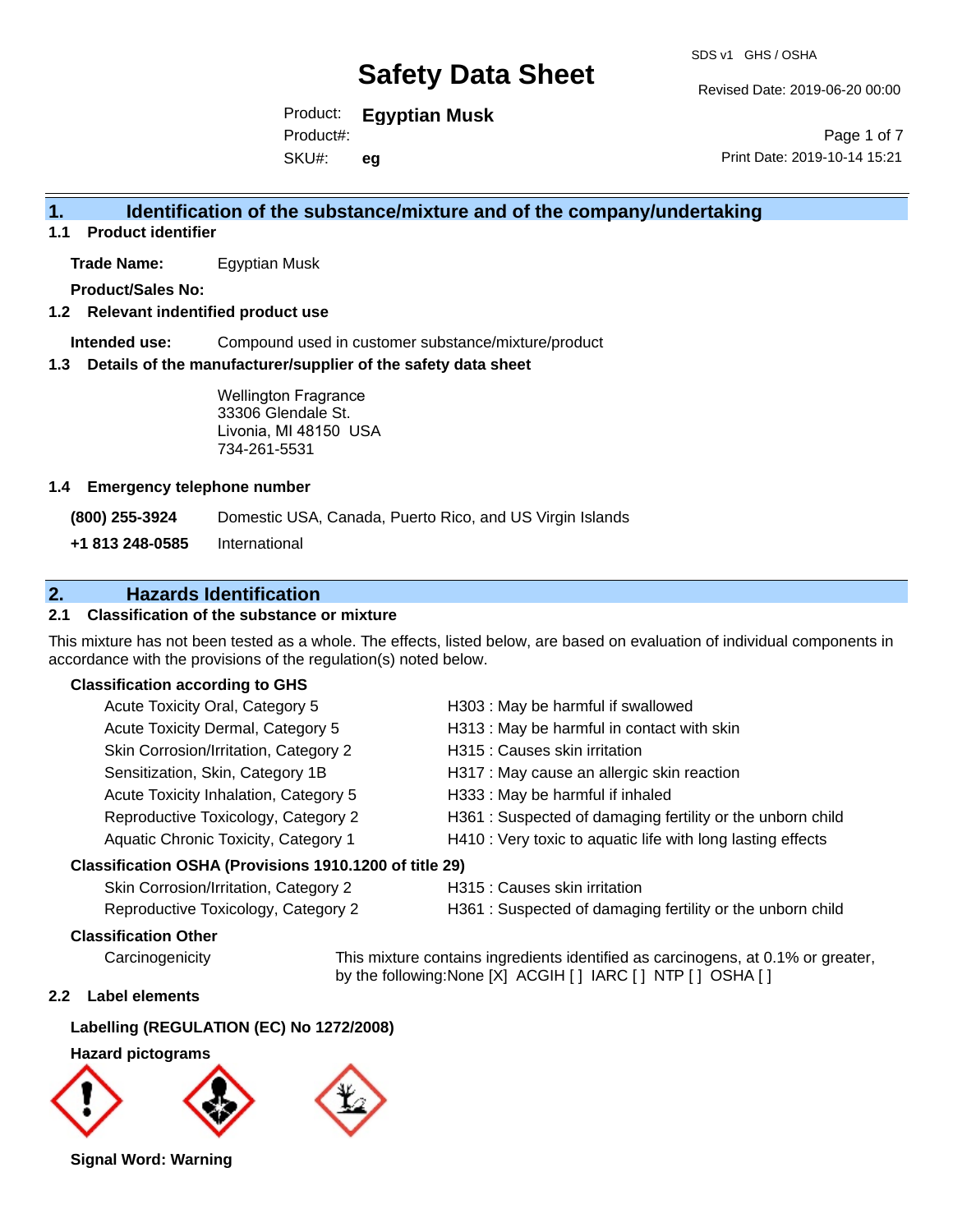#### SDS v1 GHS / OSHA

Revised Date: 2019-06-20 00:00

Product: **Egyptian Musk**

SKU#: Product#: **eg**

Page 2 of 7 Print Date: 2019-10-14 15:21

| <b>Hazard statments</b>         |                                                                          |
|---------------------------------|--------------------------------------------------------------------------|
| H <sub>303</sub>                | May be harmful if swallowed                                              |
| H313                            | May be harmful in contact with skin                                      |
| H315                            | Causes skin irritation                                                   |
| H317                            | May cause an allergic skin reaction                                      |
| H333                            | May be harmful if inhaled                                                |
| H361                            | Suspected of damaging fertility or the unborn child                      |
| H410                            | Very toxic to aquatic life with long lasting effects                     |
| <b>Precautionary Statements</b> |                                                                          |
| <b>Prevention:</b>              |                                                                          |
| P <sub>201</sub>                | Obtain special instructions before use                                   |
| P <sub>202</sub>                | Do not handle until all safety precautions have been read and understood |
| P <sub>264</sub>                | Wash hands thoroughly after handling                                     |
| P272                            | Contaminated work clothing should not be allowed out of the workplace    |
| P273                            | Avoid release to the environment                                         |
| P281                            | Use personal protective equipment as required                            |
| <b>Response:</b>                |                                                                          |
| $P302 + P352$                   | IF ON SKIN: Wash with soap and water                                     |
| $P304 + P312$                   | IF INHALED: Call a POISON CENTER or doctor/physician if you feel unwell  |
| $P308 + P313$                   | IF exposed or concerned: Get medical advice/attention                    |
| P312                            | Call a POISON CENTER or doctor/physician if you feel unwell              |
| $P333 + P313$                   | If skin irritation or a rash occurs: Get medical advice/attention        |
| P362                            | Take off contaminated clothing and wash before reuse                     |
| P363                            | Wash contaminated clothing before reuse                                  |
| P391                            | <b>Collect Spillage</b>                                                  |
| <b>Other Hazards</b><br>2.3     |                                                                          |

#### **no data available**

# **3. Composition/Information on Ingredients**

### **3.1 Mixtures**

This product is a complex mixture of ingredients, which contains among others the following substance(s), presenting a health or environmental hazard within the meaning of the UN Globally Harmonized System of Classification and Labeling of Chemicals (GHS):

| CAS#<br>Ingredient | EC#                                | Conc.<br>Range | <b>GHS Classification</b>           |
|--------------------|------------------------------------|----------------|-------------------------------------|
| 1222-05-5          | 214-946-9                          | $40 - 50%$     | H316; H400; H410                    |
|                    | Hexamethylindanopyran              |                |                                     |
| $80 - 54 - 6$      | 201-289-8                          | $10 - 20 %$    | H227; H302; H315; H317; H361; H401; |
|                    | <b>Butylphenyl Methylpropional</b> |                | H412                                |
| $98 - 55 - 5$      | 202-680-6                          | $2 - 5 \%$     | H227; H303; H315; H319; H401        |
| <b>Terpineol</b>   |                                    |                |                                     |
|                    |                                    |                |                                     |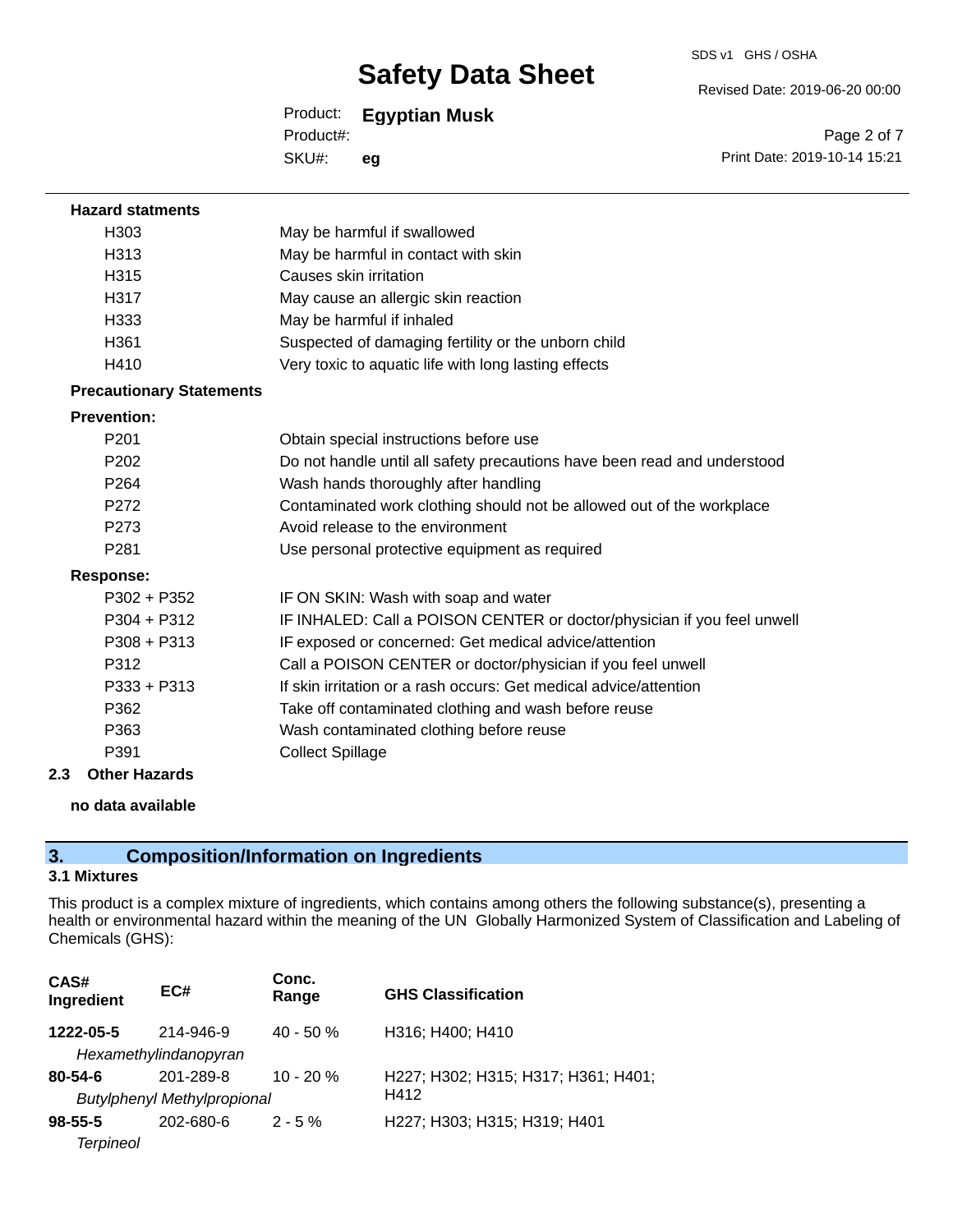Revised Date: 2019-06-20 00:00

Print Date: 2019-10-14 15:21

Page 3 of 7

# Product: **Egyptian Musk**

Product#:

SKU#: **eg**

| CAS#<br>Ingredient    | EC#                                                         | Conc.<br>Range                                           | <b>GHS Classification</b>                                                                                     |
|-----------------------|-------------------------------------------------------------|----------------------------------------------------------|---------------------------------------------------------------------------------------------------------------|
| $81 - 14 - 1$         | 201-328-9                                                   | $1 - 2%$                                                 | H316; H400; H410                                                                                              |
| Musk ketone           |                                                             |                                                          |                                                                                                               |
|                       |                                                             | See Section 16 for full text of GHS classification codes |                                                                                                               |
|                       |                                                             |                                                          | See Section 16 for full text of GHS classification codes which where not shown in section 2                   |
|                       |                                                             | Total Hydrocarbon Content (% $w/w$ ) = 0.00              |                                                                                                               |
| 4.                    | <b>First Aid Measures</b>                                   |                                                          |                                                                                                               |
| 4.1                   | <b>Description of first aid measures</b>                    |                                                          |                                                                                                               |
| Inhalation:           |                                                             |                                                          | Remove from exposure site to fresh air and keep at rest.<br>Obtain medical advice.                            |
| Eye Exposure:         |                                                             |                                                          | Flush immediately with water for at least 15 minutes.<br>Contact physician if symptoms persist.               |
| <b>Skin Exposure:</b> |                                                             |                                                          | Remove contaminated clothes. Wash thoroughly with water (and soap).<br>Contact physician if symptoms persist. |
| Ingestion:            |                                                             |                                                          | Rinse mouth with water and obtain medical advice.                                                             |
|                       |                                                             |                                                          | 4.2 Most important symptoms and effects, both acute and delayed                                               |
| <b>Symptoms:</b>      |                                                             |                                                          | no data available                                                                                             |
| <b>Risks:</b>         |                                                             |                                                          | Refer to Section 2.2 "Hazard Statements"                                                                      |
|                       |                                                             |                                                          | 4.3 Indication of any immediate medical attention and special treatment needed                                |
| Treatment:            |                                                             |                                                          | Refer to Section 2.2 "Response"                                                                               |
| 5.                    | <b>Fire-Fighting measures</b>                               |                                                          |                                                                                                               |
| 5.1                   | <b>Extinguishing media</b>                                  |                                                          |                                                                                                               |
| Suitable:             |                                                             |                                                          | Carbon dioxide (CO2), Dry chemical, Foam                                                                      |
| Unsuitable            |                                                             |                                                          | Do not use a direct water jet on burning material                                                             |
|                       |                                                             |                                                          | 5.2 Special hazards arising from the substance or mixture                                                     |
|                       | <b>During fire fighting:</b><br>5.3 Advice for firefighters |                                                          | Water may be ineffective                                                                                      |
|                       | <b>Further information:</b>                                 |                                                          | Standard procedure for chemical fires                                                                         |

### **6. Accidental Release Measures**

**6.1 Personal precautions, protective equipment and emergency procedures**

Avoid inhalation and contact with skin and eyes. A self-contained breathing apparatus is recommended in case of a major spill.

#### **6.2 Environmental precautions**

Keep away from drains, soil, and surface and groundwater.

#### **6.3 Methods and materials for containment and cleaning up**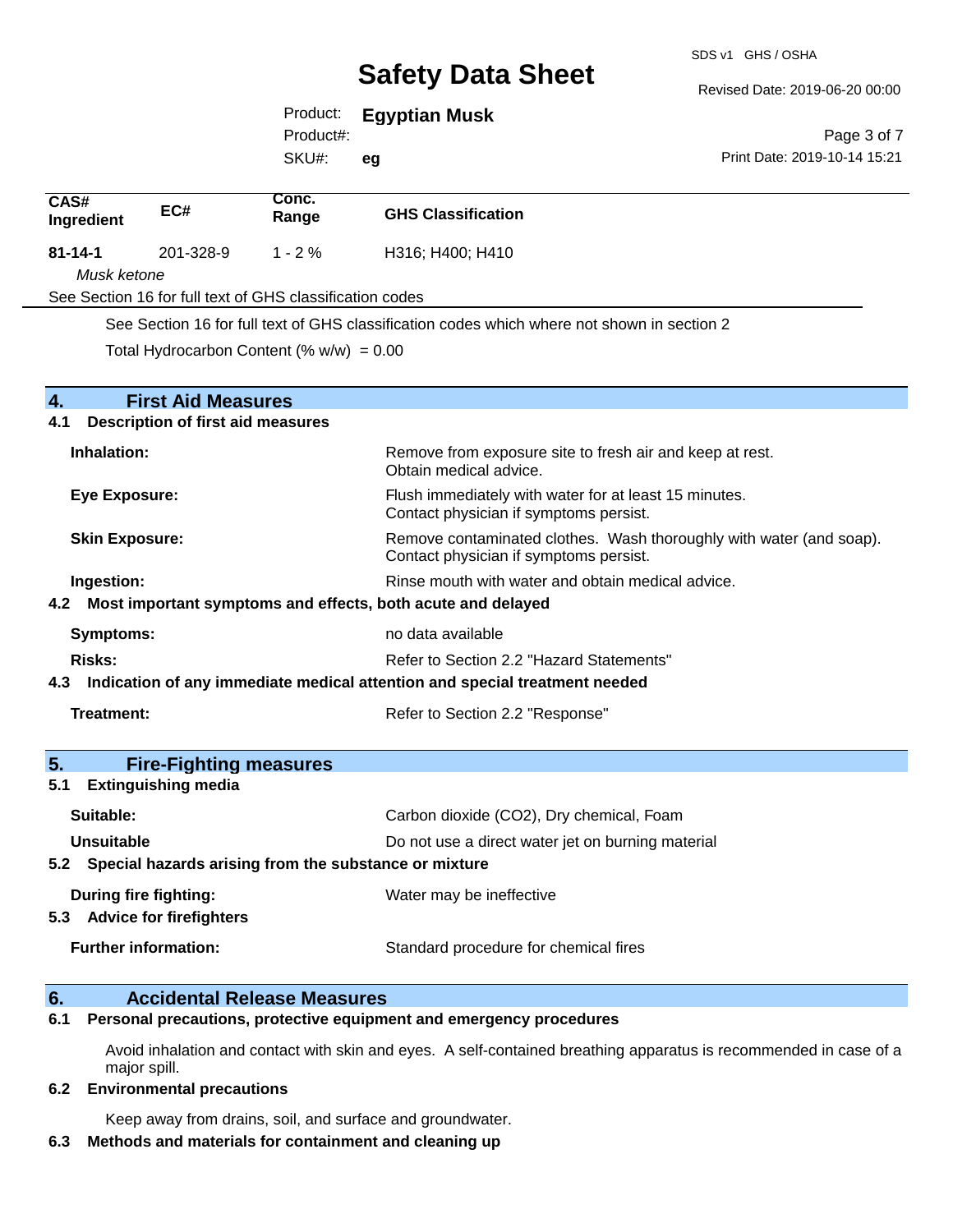#### Revised Date: 2019-06-20 00:00

# Product: **Egyptian Musk**

Product#:

SKU#: **eg**

Page 4 of 7 Print Date: 2019-10-14 15:21

Clean up spillage promptly. Remove ignition sources. Provide adequate ventilation. Avoid excessive inhalation of vapors. Gross spillages should be contained by use of sand or inert powder and disposed of according to the local regulations.

#### **6.4 Reference to other sections**

Not Applicable

# **7. Handling and Storage**

#### **7.1 Precautions for safe handling**

Apply according to good manufacturing and industrial hygiene practices with proper ventilation. Do not drink, eat or smoke while handling. Respect good personal hygiene.

#### **7.2 Conditions for safe storage, including any incompatibilities**

Store in a cool, dry and ventilated area away from heat sources and protected from light in tightly closed original container. Avoid uncoated metal container. Keep air contact to a minimum.

#### **7.3 Specific end uses**

No information available

#### **8. Exposure Controls/Personal Protection**

#### **8.1 Control parameters**

| <b>Exposure Limits:</b>                               | Contains no substances with occupational exposure limit values.                                                                          |
|-------------------------------------------------------|------------------------------------------------------------------------------------------------------------------------------------------|
| <b>Engineering Controls:</b>                          | Use local exhaust as needed.                                                                                                             |
| 8.2 Exposure controls - Personal protective equipment |                                                                                                                                          |
| Eye protection:                                       | Tightly sealed goggles, face shield, or safety glasses with brow guards and side shields, etc.<br>as may be appropriate for the exposure |
| <b>Respiratory protection:</b>                        | Avoid excessive inhalation of concentrated vapors. Apply local ventilation where appropriate.                                            |
| <b>Skin protection:</b>                               | Avoid Skin contact. Use chemically resistant gloves as needed.                                                                           |

#### **9. Physical and Chemical Properties**

### **9.1 Information on basic physical and chemical properties**

| Appearance:                  | Liquid                        |
|------------------------------|-------------------------------|
| Odor:                        | <b>Conforms to Standard</b>   |
| Color:                       | Colorless to Yellow Tint (G1) |
| <b>Viscosity:</b>            | Liquid                        |
| <b>Freezing Point:</b>       | Not determined                |
| <b>Boiling Point:</b>        | Not determined                |
| <b>Melting Point:</b>        | Not determined                |
| <b>Flashpoint (CCCFP):</b>   | >200 F (93.33 C)              |
| <b>Auto flammability:</b>    | Not determined                |
| <b>Explosive Properties:</b> | None Expected                 |
| <b>Oxidizing properties:</b> | None Expected                 |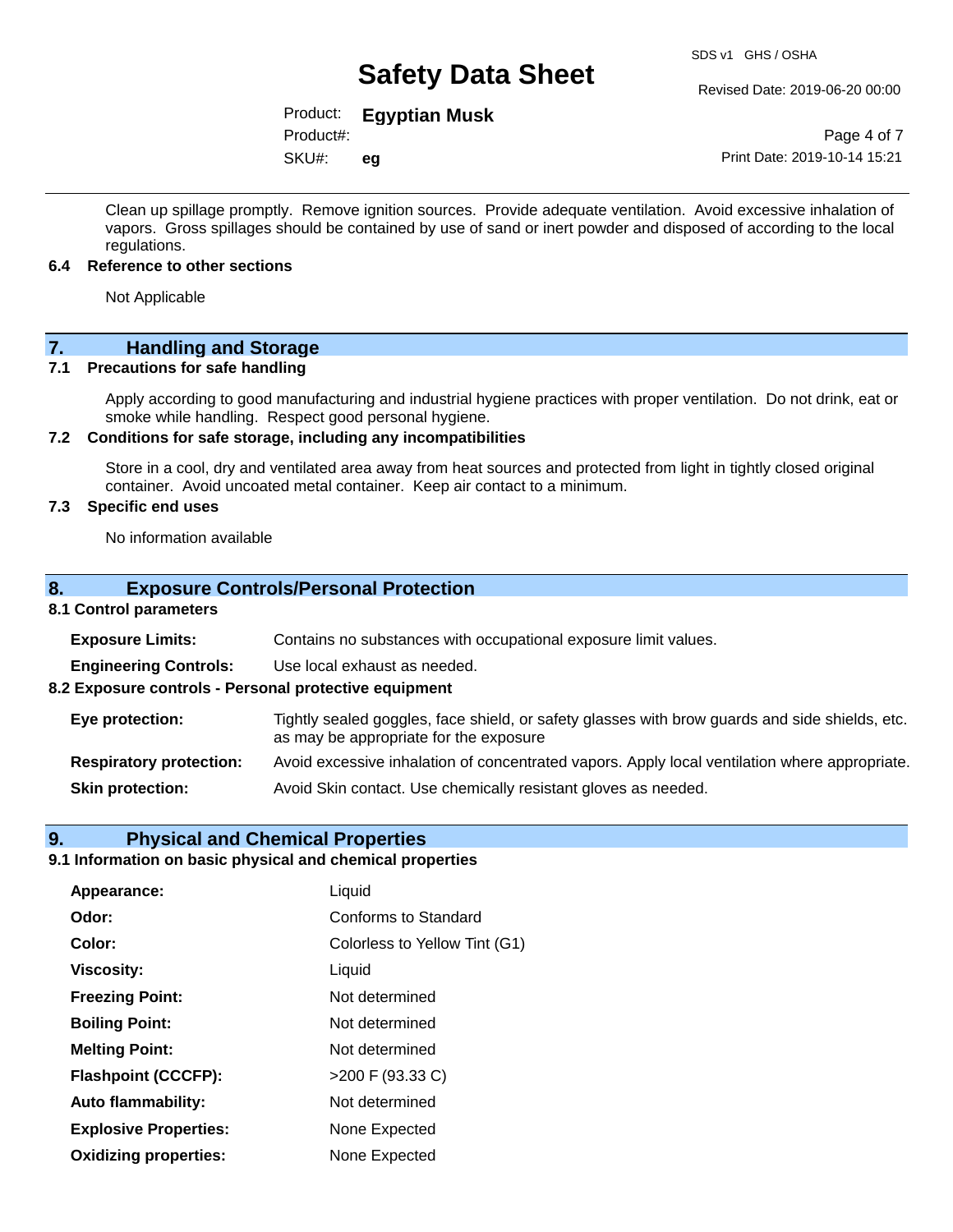#### SDS v1 GHS / OSHA

# **Safety Data Sheet**

#### Revised Date: 2019-06-20 00:00

| Product:  | <b>Egyptian Musk</b> |  |
|-----------|----------------------|--|
| Product#: |                      |  |

SKU#: **eg**

Page 5 of 7 Print Date: 2019-10-14 15:21

| Vapor Pressure (mmHg@20 C): | 0.0017 |
|-----------------------------|--------|
| %VOC:                       | 0.00   |
| Specific Gravity @ 25 C:    | 0.9440 |
| Density $@25C$ :            | 0.9410 |
| Refractive Index @ 20 C:    | 1.4930 |
| Soluble in:                 | Oil    |

# **10. Stability and Reactivity**

| 10.1 Reactivity                         | None                                               |
|-----------------------------------------|----------------------------------------------------|
| <b>10.2 Chemical stability</b>          | Stable                                             |
| 10.3 Possibility of hazardous reactions | None known                                         |
| <b>10.4 Conditions to avoid</b>         | None known                                         |
| 10.5 Incompatible materials             | Strong oxidizing agents, strong acids, and alkalis |
| 10.6 Hazardous decomposition products   | None known                                         |

# **11. Toxicological Information**

#### **11.1 Toxicological Effects**

Acute Toxicity Estimates (ATEs) based on the individual Ingredient Toxicity Data utilizing the "Additivity Formula"

| Acute toxicity - Oral - (Rat) mg/kg                | (LD50: 4837.3786) May be harmful if swallowed            |
|----------------------------------------------------|----------------------------------------------------------|
| Acute toxicity - Dermal - (Rabbit) mg/kg           | (LD50: 4933.1683) May be harmful in contact with skin    |
| Acute toxicity - Inhalation - (Rat) mg/L/4hr       | (LD50: 20.5332) May be harmful if inhaled                |
| <b>Skin corrosion / irritation</b>                 | May be harmful if inhaled                                |
| Serious eye damage / irritation                    | Not classified - the classification criteria are not met |
| <b>Respiratory sensitization</b>                   | Not classified - the classification criteria are not met |
| <b>Skin sensitization</b>                          | May cause an allergic skin reaction                      |
| <b>Germ cell mutagenicity</b>                      | Not classified - the classification criteria are not met |
| Carcinogenicity                                    | Not classified - the classification criteria are not met |
| <b>Reproductive toxicity</b>                       | Suspected of damaging fertility or the unborn child      |
| Specific target organ toxicity - single exposure   | Not classified - the classification criteria are not met |
| Specific target organ toxicity - repeated exposure | Not classified - the classification criteria are not met |
| <b>Aspiration hazard</b>                           | Not classified - the classification criteria are not met |

## **12. Ecological Information**

- **12.1 Toxicity**
	- **Toxicity Data on soil no data available no data available**

Acute acquatic toxicity **Acute acquatic toxicity** Not classified - the classification criteria are not met **Chronic acquatic toxicity Chronic acquatic toxicity** Very toxic to aquatic life with long lasting effects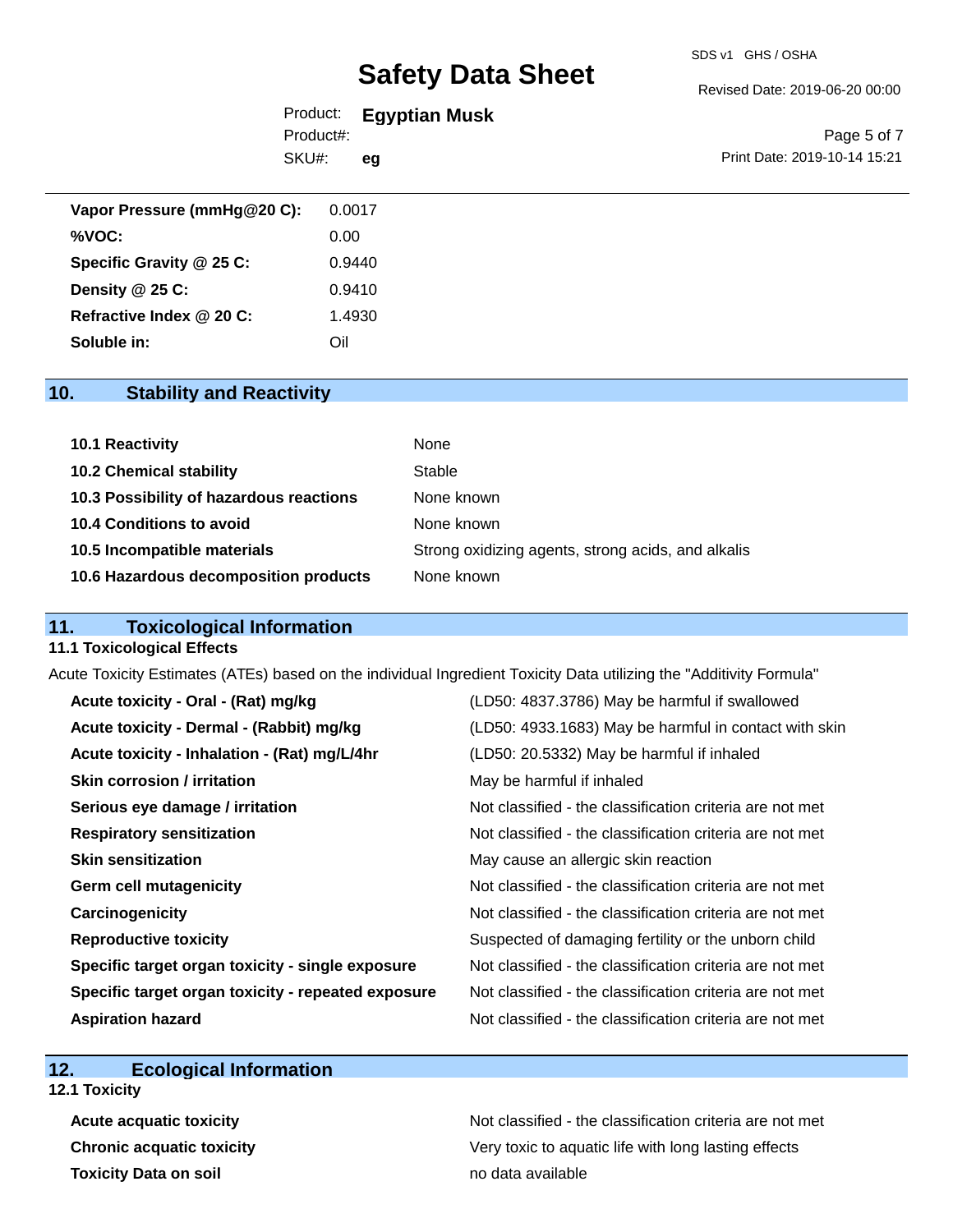SDS v1 GHS / OSHA

#### Revised Date: 2019-06-20 00:00

# Product: **Egyptian Musk**

Product#:

SKU#: **eg**

Page 6 of 7 Print Date: 2019-10-14 15:21

| <b>Toxicity on other organisms</b> | no data available |  |
|------------------------------------|-------------------|--|
| 12.2 Persistence and degradability | no data available |  |
| 12.3 Bioaccumulative potential     | no data available |  |
| 12.4 Mobility in soil              | no data available |  |
| 12.5 Other adverse effects         | no data available |  |
|                                    |                   |  |

## **13. Disposal Conditions**

### **13.1 Waste treatment methods**

Do not allow product to reach sewage systems. Dispose of in accordance with all local and national regulations. Send to a licensed waste management company.The product should not be allowed to enter drains, water courses or the soil. Do not contaminate ponds, waterways or ditches with chemical or used container.

# **14. Transport Information**

| <b>Marine Pollutant</b>                                                 | Yes. Ingredient of greatest environmental impact:<br>1222-05-5: (40 - 50 %) : Hexamethylindanopyran |                                                 |                                     |                                                              |               |
|-------------------------------------------------------------------------|-----------------------------------------------------------------------------------------------------|-------------------------------------------------|-------------------------------------|--------------------------------------------------------------|---------------|
|                                                                         |                                                                                                     |                                                 |                                     |                                                              |               |
| Regulator                                                               |                                                                                                     | <b>Class</b>                                    | <b>Pack Group</b>                   | <b>Sub Risk</b>                                              | UN-nr.        |
| U.S. DOT (Non-Bulk)                                                     |                                                                                                     |                                                 | Not Regulated - Not Dangerous Goods |                                                              |               |
| <b>Chemicals NOI</b>                                                    |                                                                                                     |                                                 |                                     |                                                              |               |
| <b>ADR/RID (International Road/Rail)</b>                                |                                                                                                     |                                                 |                                     |                                                              |               |
| <b>Environmentally Hazardous</b><br>Substance, Liquid, n.o.s.           | 9                                                                                                   |                                                 | $\mathbf{III}$                      |                                                              | <b>UN3082</b> |
| <b>IATA (Air Cargo)</b>                                                 |                                                                                                     |                                                 |                                     |                                                              |               |
| <b>Environmentally Hazardous</b><br>Substance, Liquid, n.o.s.           | 9                                                                                                   |                                                 | III                                 |                                                              | <b>UN3082</b> |
| <b>IMDG (Sea)</b>                                                       |                                                                                                     |                                                 |                                     |                                                              |               |
| <b>Environmentally Hazardous</b>                                        | 9                                                                                                   |                                                 | $\mathbf{III}$                      |                                                              | <b>UN3082</b> |
| Substance, Liquid, n.o.s.                                               |                                                                                                     |                                                 |                                     |                                                              |               |
| 15.<br><b>Regulatory Information</b>                                    |                                                                                                     |                                                 |                                     |                                                              |               |
| <b>U.S. Federal Regulations</b>                                         |                                                                                                     |                                                 |                                     |                                                              |               |
| <b>TSCA (Toxic Substance Control Act)</b>                               |                                                                                                     |                                                 |                                     | All components of the substance/mixture are listed or exempt |               |
| 40 CFR(EPCRA, SARA, CERCLA and CAA)<br><b>U.S. State Regulations</b>    | This product contains NO components of concern.                                                     |                                                 |                                     |                                                              |               |
| <b>California Proposition 65 Warning</b><br><b>Canadian Regulations</b> |                                                                                                     |                                                 | No Warning required                 |                                                              |               |
| <b>DSL</b>                                                              |                                                                                                     | 100.00% of the components are listed or exempt. |                                     |                                                              |               |